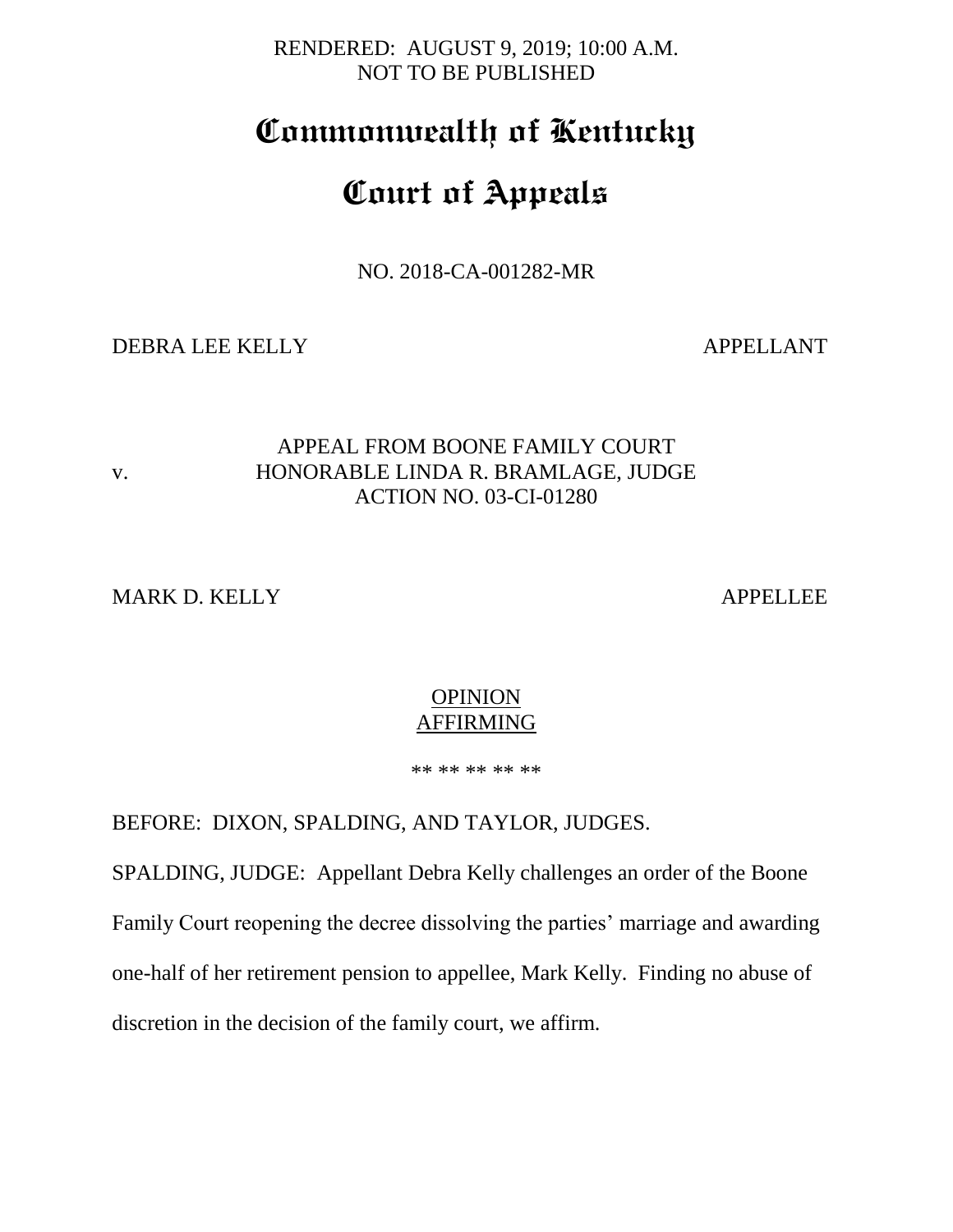On January 21, 2005, Debra (wife) and Mark (husband) entered into a

property settlement agreement. A decree of dissolution incorporating the terms of

that agreement was entered on the same date. Pertinent to this appeal, the property

settlement agreement set out the following terms:

# Article 1 WAIVER OF RIGHTS

 Each party hereby waives, relinquishes and forever releases the other party from any and all claims he or she may have against the other for dower, curtsey, alimony, maintenance, property settlement, and all other claims of any kind and nature, both known and unknown, except the rights saved or created by the terms of this Agreement, it being understood and mutually agreed between the parties that this Settlement Agreement represents a full, final and complete settlement of any and all claims of every kind, character and description, both known and unknown, which either party has, may have, or perceives as having against the other.

. . . .

# ARTICLE 6 MARITAL PROPERTY (PERSONALTY)

. . . .

 The Husband is a retired person. He receives a monthly retirement check from the Kentucky Retirement System in the net amount of \$5,093.37. . . . Since the Husband is already retired and drawing the retirement proceeds, a QDRO cannot be utilized to divide the monthly proceeds. The parties agree to equally divide the Husband's monthly retirement check and to be equally responsible for any tax liability for such retirement funds.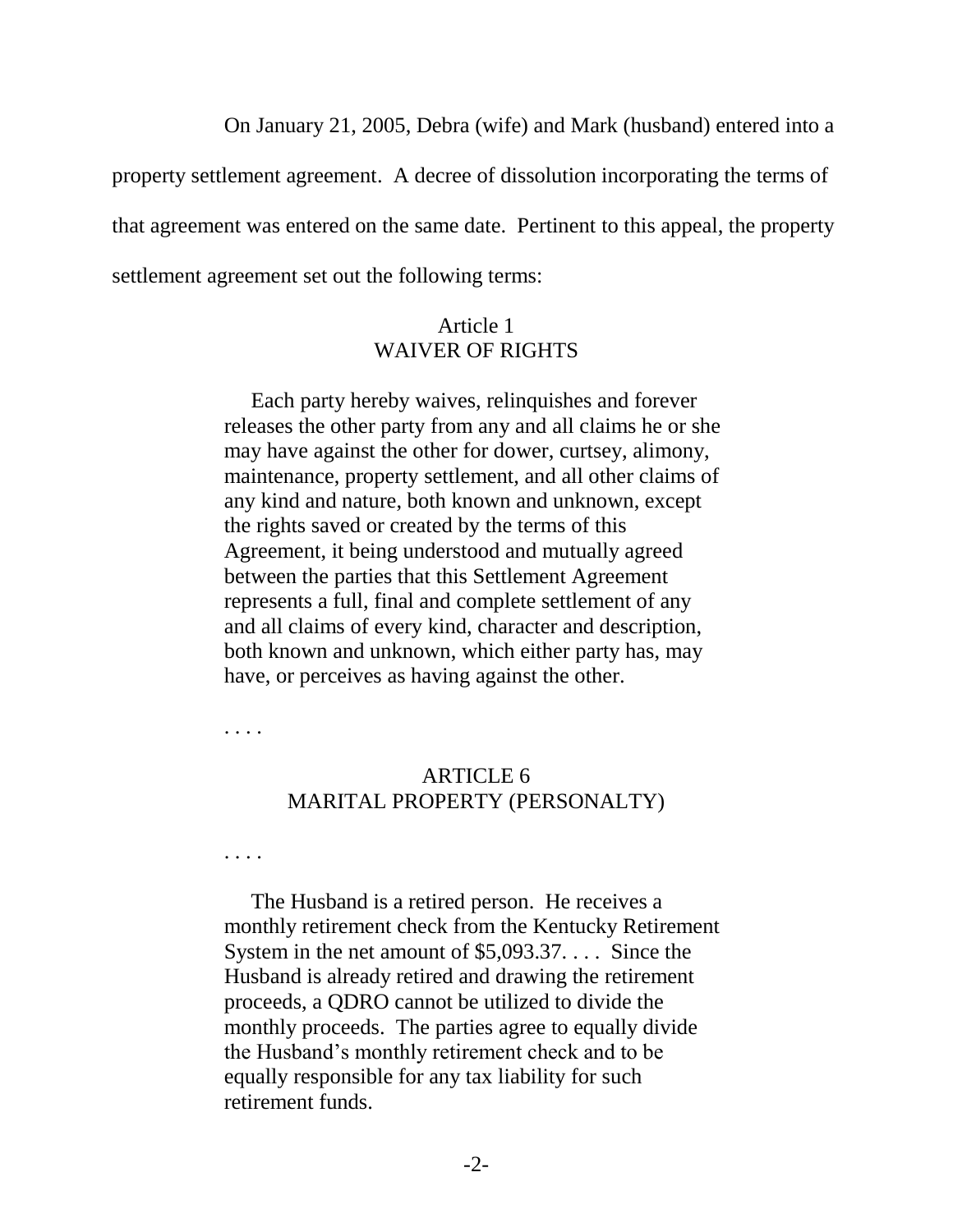. . . .

 The Wife has a 401-K plan through Bank One. The Husband waives any interest in this plan.

. . . .

# ARTICLE 9 FULL DISCLOSURE OF PROPERTY INTERESTS

 Each party represents and warrants that he or she has made a full disclosure of all his or her property and that neither has knowledge of any other property of any kind in which the party so representing has any beneficial interest.

In late 2017, husband became aware that wife had retired and was

receiving retirement pension benefits from the Kentucky Retirement System. Shortly thereafter, he filed a motion to reopen the decree seeking an equitable share of that pension on the grounds the pension plan was not addressed in the parties' agreement. On August 8, 2018, the family court entered detailed findings of fact and conclusions of law supporting its decision to award husband a share of wife's pension based on Civil Rule (CR) 60.02(f) principles. This appeal followed.

The primary focus of wife's challenge is the authority of the family court to reopen the 2005 decree. Specifically, wife argues that husband did not cite CR 60.02 in his motion. However, that is not truly an issue as husband is allowed to reopen the decree pursuant to statute. Kentucky Revised Statutes (KRS) 403.250(1) states "[t]he provisions as to property disposition may not be revoked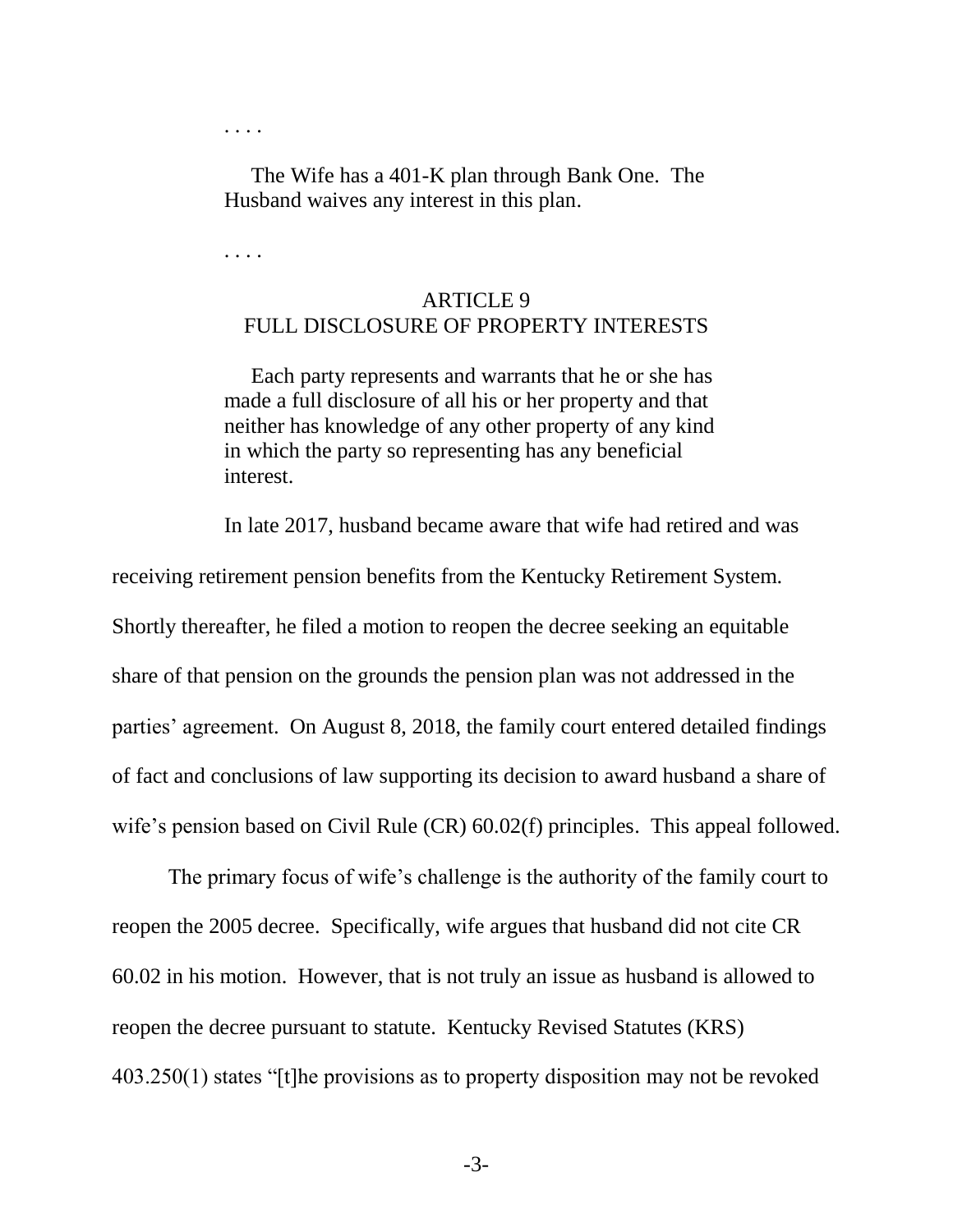or modified, unless the court finds the existence of conditions that justify the reopening of a judgment under the laws of this state." In *Fry v. Kersey*, 833 S.W.2d 392 (Ky. App. 1992), this Court interpreted this language to mean that "[t]he law of this state relating to the reopening of decrees is found in CR 60.02. Under the residual clause of that rule, a judgment may be set aside for 'reason[s] of an extraordinary nature justifying relief.'" *Id*. at 394. *Fry* directs the circuit court to analyze the motion under the principles of CR 60.02 and that is how the Boone Family Court proceeded.

We begin our analysis by reiterating that the standard of our review of a trial court's decision concerning CR 60.02 is confined to determining whether the trial court abused its discretion. *White v. Commonwealth*, 32 S.W.3d 83, 86 (Ky. App. 2000). The test for abuse of discretion is whether the decision of the trial court is "arbitrary, unreasonable, unfair, or unsupported by sound legal principles." *Commonwealth v. English*, 993 S.W.2d 941, 945 (Ky. 1999). "Absent some flagrant miscarriage of justice an appella[te] court should respect the trial court's exercise of discretion" concerning applications of CR 60.02. *Gross v. Commonwealth*, 648 S.W.2d 853, 858 (Ky. 1983). Applying these factors to the family court's decision in this case, we perceive nothing which could be construed to be an abuse of its wide discretion concerning relief from a prior judgment.

-4-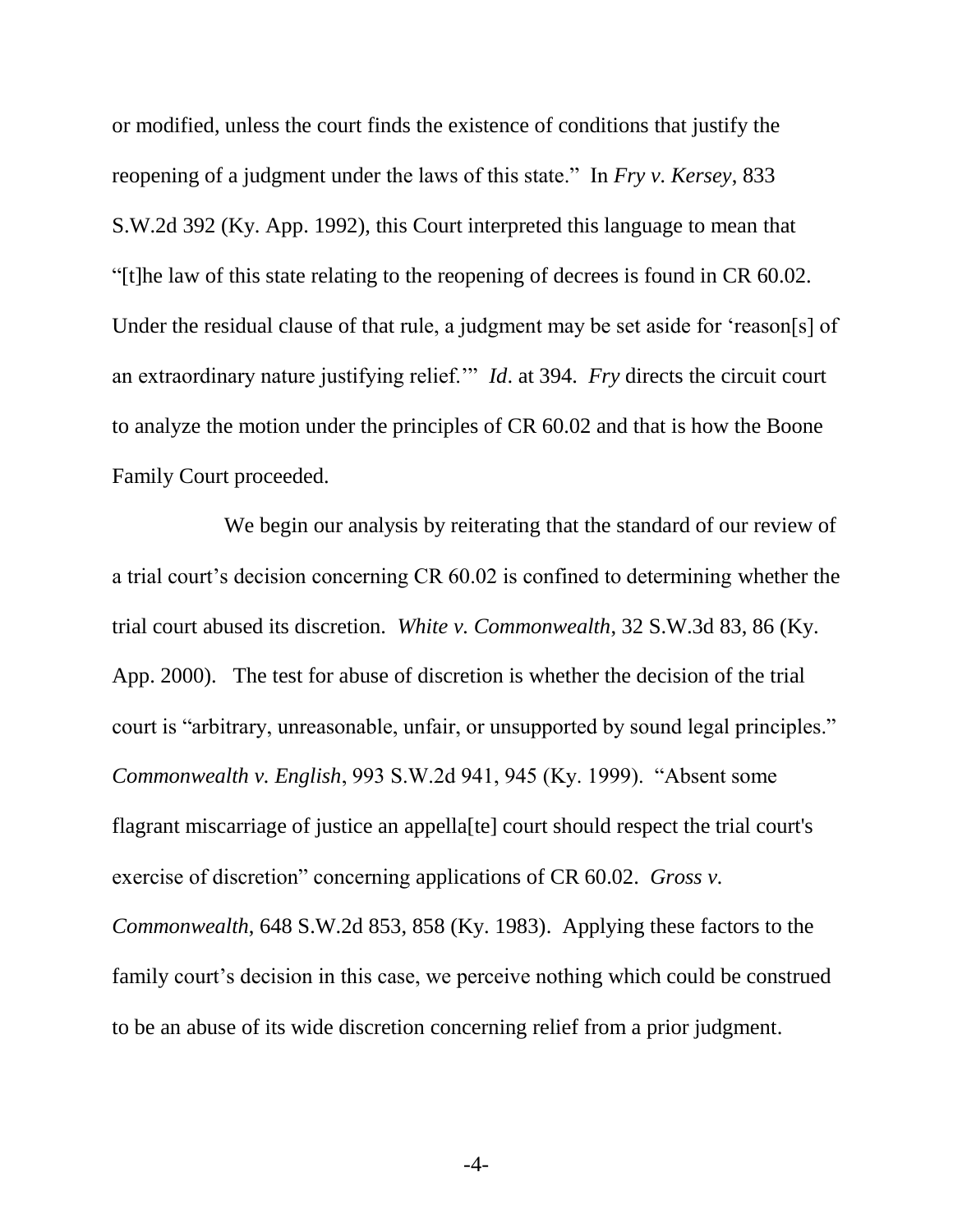In reaching this conclusion, we are guided by our Supreme Court's interpretation of the purpose of CR 60.02:

> The rule upon which the trial court acted, CR 60.02, is a safety valve, error correcting device for trial courts. It applies in six enumerated situations: "(a) mistake, inadvertence, surprise or excusable neglect; (b) newly discovered evidence . . . ; (c) perjury or falsified evidence; (d) fraud affecting the proceedings  $\dots$ ; (e) the judgment is void  $\ldots$ ; or (f) any other reason of an extraordinary nature justifying relief." The rule is designed to allow trial courts a measure of flexibility to achieve just results and thereby "provides the trial court with extensive power to correct a judgment."

*Kurtsinger v. Board of Trustees of Kentucky Retirement Systems*, 90 S.W.3d 454, 456 (Ky. 2002) (footnotes omitted). Like the family court, we are convinced that the facts of this case permitted application of CR 60.02 in order to achieve a just result by correcting a judgment entered on the basis of a faulty settlement agreement.

Further, we find no merit in wife's contention that it is not clear how the family court concluded that the decree should be reopened. Wife argues that the circuit court cited both CR 60.02(d) (fraud affecting the proceedings) and (f) (any other reason extraordinary in nature justifying relief) but failed to identify any fraudulent conduct on her part. We are convinced that wife's arguments concerning fraud are a red herring as it is clear from a reading of the family court's opinion that its decision was based upon CR 60.02(f). We thus turn to a

-5-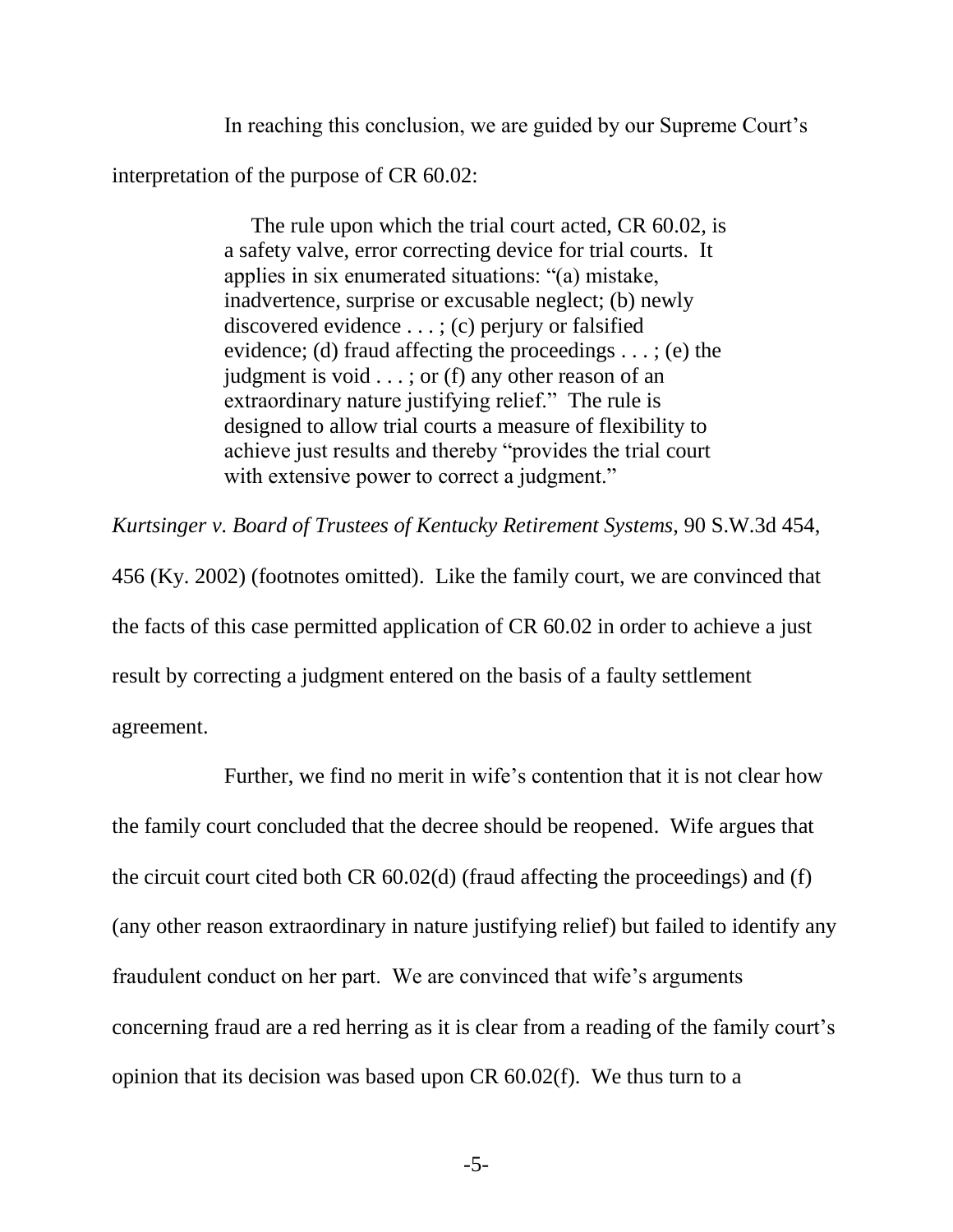consideration of whether that section is applicable to the circumstances of this

case.

The criteria for the proper application of subsection (f) were

thoroughly examined and explained by this Court in *Snodgrass v. Snodgrass*, 297

S.W.3d 878 (Ky. App. 2009):

A successful movant must present to the court a "reason of an extraordinary nature justifying relief." CR 60.02(f). "What constitutes a reason of extraordinary nature is left to judicial construction." *Commonwealth v. Spaulding*, 991 S.W.2d 651, 655 (Ky. 1999). Judicial construction must incorporate consideration of three specific factors. The first is that relief under subsection (f) of CR 60.02 will not be available unless "none of that rule's [other] specific provisions applies." *Alliant Hospitals, Inc. v. Benham,* 105 S.W.3d 473, 478 (Ky. App. 2003), citing *Spaulding* at 655 ("CR 60.02(f) is a catch-all provision that encompasses those grounds, which would justify relief pursuant to writ of coram nobis, that are not otherwise set forth in the rule."). After determining that  $CR\ 60.02(a)-(e)$  do not apply, courts must consider two more factors: "(1) whether the moving party had a fair opportunity to present his claim at the trial on the merits, and (2) whether the granting of CR 60.02(f) relief would be inequitable to other parties." *Bethlehem, supra*; *Fortney v. Mahan*, 302 S.W.2d 842 (Ky. 1957).

*Id.* at 884. Applying these factors to the instant case, the family court did not abuse its discretion in reopening the decree under CR 60.02(f).

First, the parties appear to concede that none of the subsections of CR

60.02 except (d) and (f) are applicable to the facts of this case. Because the family

court failed to make a specific finding as to fraud, the only remedy available under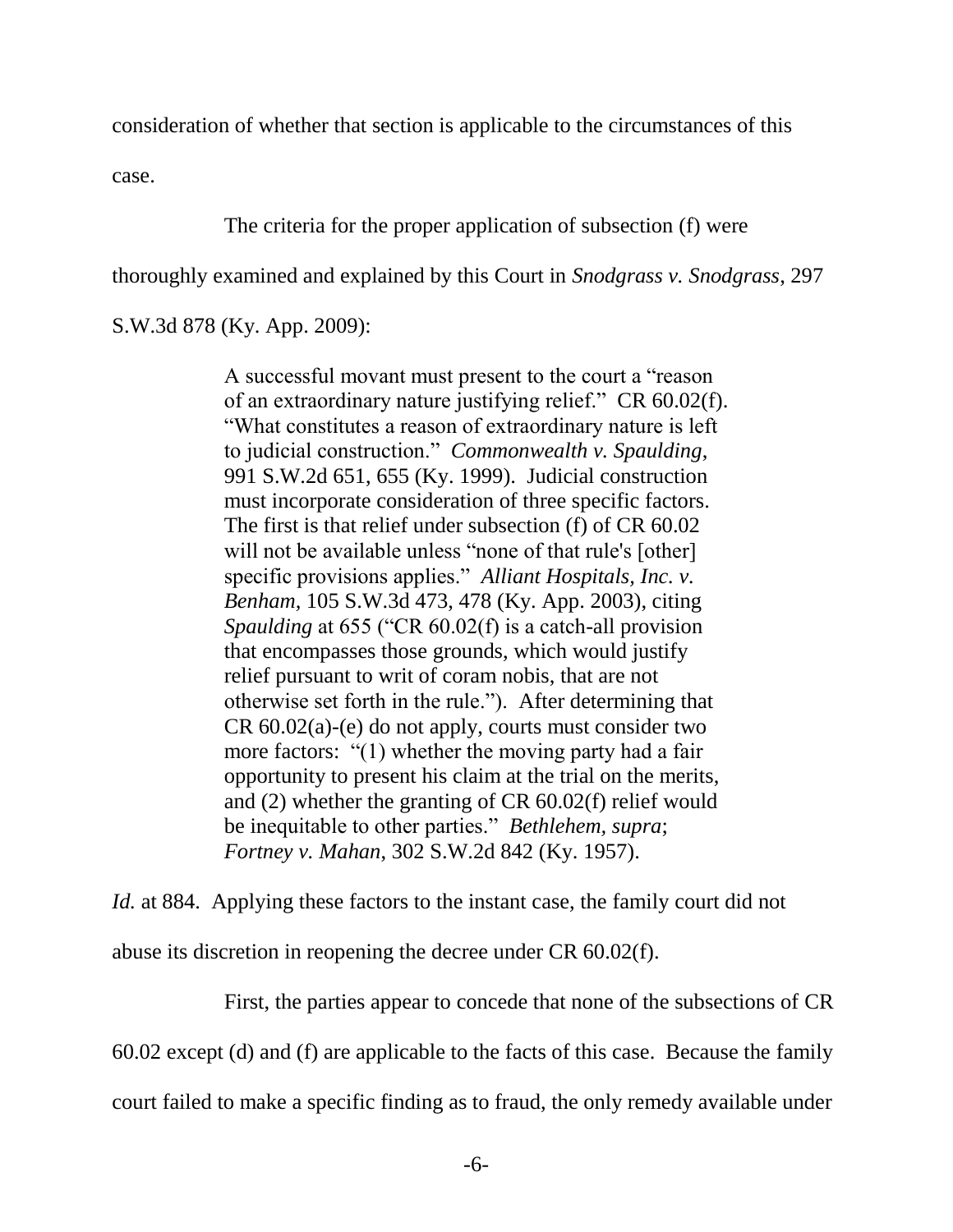CR 60.02 is subsection (f). Relying upon *Fortney v. Mahan*, *supra*, the family court directed its analysis to whether husband had a fair opportunity to present his claim concerning wife's pension and whether the granting of relief at this juncture would be inequitable to wife. In answering those questions, the family court specifically found that wife was aware of her pension and failed to disclose it pursuant to the agreement. It found husband was unaware of the existence of wife's pension. Therefore, the family court found husband did not have a fair opportunity to present this issue in the original litigation surrounding the divorce. The family court also found that it was not inequitable for husband to share in wife's pension as she has benefited from her equal share in husband's pension for many years. Finally, the family court found that because wife failed to disclose her pension and husband was not aware of it, it had not been awarded to either party under the agreement.

In our view, nothing in the family court's findings and conclusions are "arbitrary, unreasonable, unfair, or unsupported by sound legal principles." *English*, 993 S.W.2d at 945. There was evidence to support the finding that wife was aware of the pension and failed to disclose it as required under the parties' agreement. There was evidence to support the finding that husband was unaware of an actual pension until shortly before he filed the motion even though he admitted he was generally aware wife had the right to contribute to a pension.

-7-